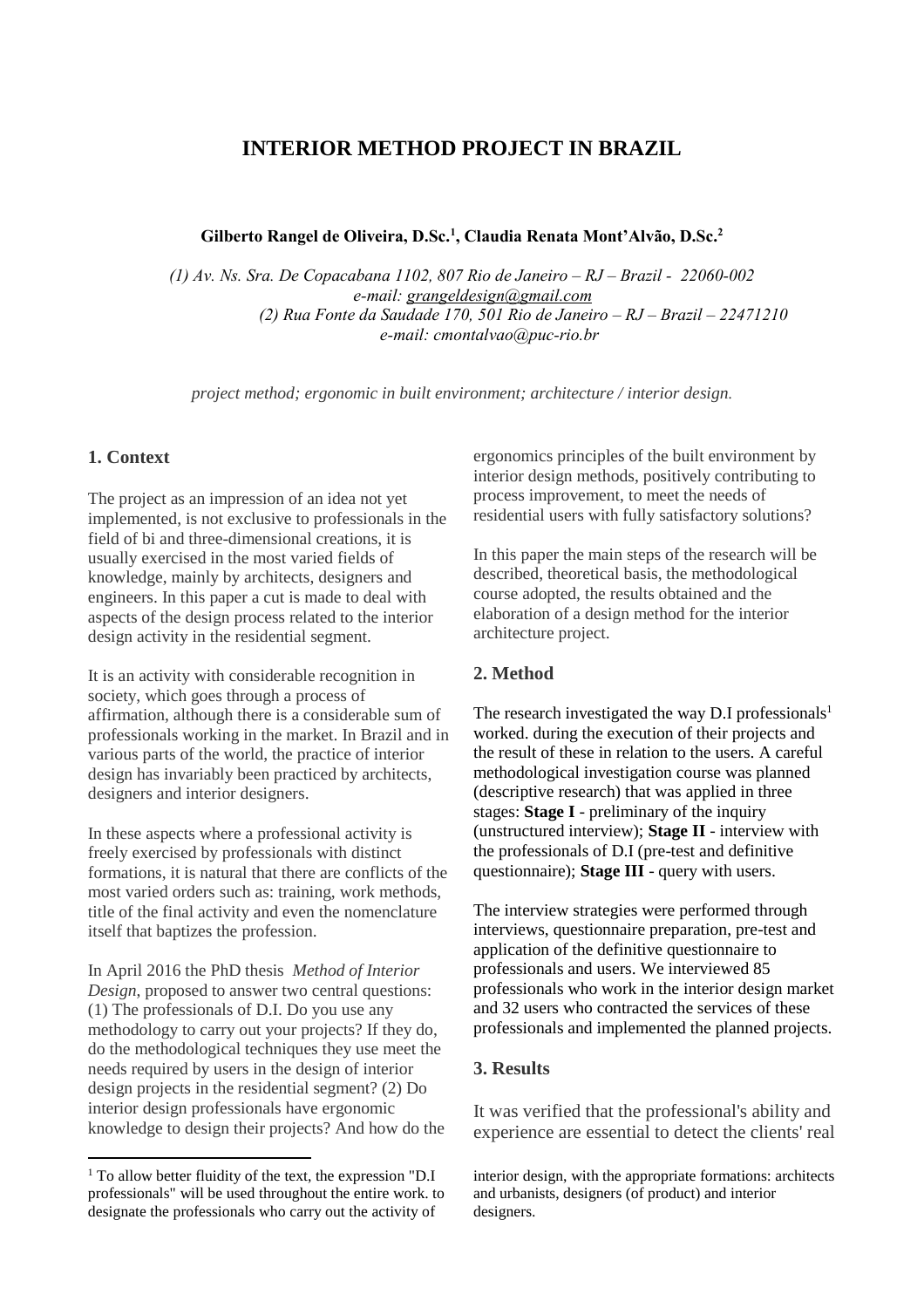needs, regardless of the method used, as well as the fact that "technical attributes of the activity, allied to professional experience and some personal skills contribute significantly to an "accurate feeling".

It was observed the absence of systematic records in the stage of data collection of the client, which contributes to the appearance of gaps in the execution of the action.

It was verified that the main (almost unique) technique used is the informal conversation (open interview) with the purpose of extracting from the users the needs for the project. Other techniques that contribute to the qualification of the information are carried out, such as the technical visit with survey of measures in the place and photographic registry of the environment.

There was a significant lack of systematization of the ergonomics processes, which the respondents claim to know and use, considering that the assertions on the use of ergonomics pointed out by the professionals are mostly based on open interview techniques such as conversations informal - from the beginning of the process, through the investigation of needs, to the assessment phase. It was also found that there is emphasis on the ergonomics aspects only in the initial phase of the project, neglecting, in most cases, the task analysis, the implementation phase and the validation. These observations contribute to the conclusion that there is a fragility in the discourse and practice of the real ergonomic aspects that permeate interior design.

The final result of the research is an organized design method with structured stages and steps, since there is a need to systematize the execution of the interior design process, and despite the existing methods, studies in this field are scarce. Therefore, it is proposed a fusion between an organized structure in phases commonly used in the activity of interior design and some aspects of the design methods of architecture and design, considering the fundamental principles of the ergonomics of the built environment.

It was found that in general the design process of D.I. are not very systematic, since, as observed in the two inquiries, there are large revisions of the project, causing several adjustments in the work. It was verified that by using their own methods and performing some techniques, such as informal conversation, drawing (sketch) to deal with adversities in the understanding of the design process, and also to meet users' needs, professionals count substantially with the professional experience (feeling) and the ability conquered over the years of the exercise of the activity.

## **4. Conclusion**

It was found that in general the design process of D.I. are not very systematic, since, as observed in the two inquiries, there are large revisions of the project, causing several adjustments in the work. It was verified that by using their own methods and performing some techniques, such as informal conversation, drawing (sketch) to deal with adversities in the understanding of the design process, and also to meet users' needs, professionals count substantially with the professional experience (feeling) and the ability conquered over the years of the exercise of the activity.

In view of the identified facts, a methodology of interior design was proposed: systematized; with processes focused on the user; more robust methodological tools - that better identify users' needs and adversities during project execution; verification of user satisfaction. Sequences are logically executed according to the practical execution of the project, but there are spaces for revision if there are non-conformities along the way.

### **5. References**

ARGAN, G. C. The history of Project Methodology. Journal Caramelo, no 6, p. 156-170. São Paulo, 1993.

BROOKER, G. & STONE, S. What is interior design. Kinderdentist, Berlim Germany, 2010